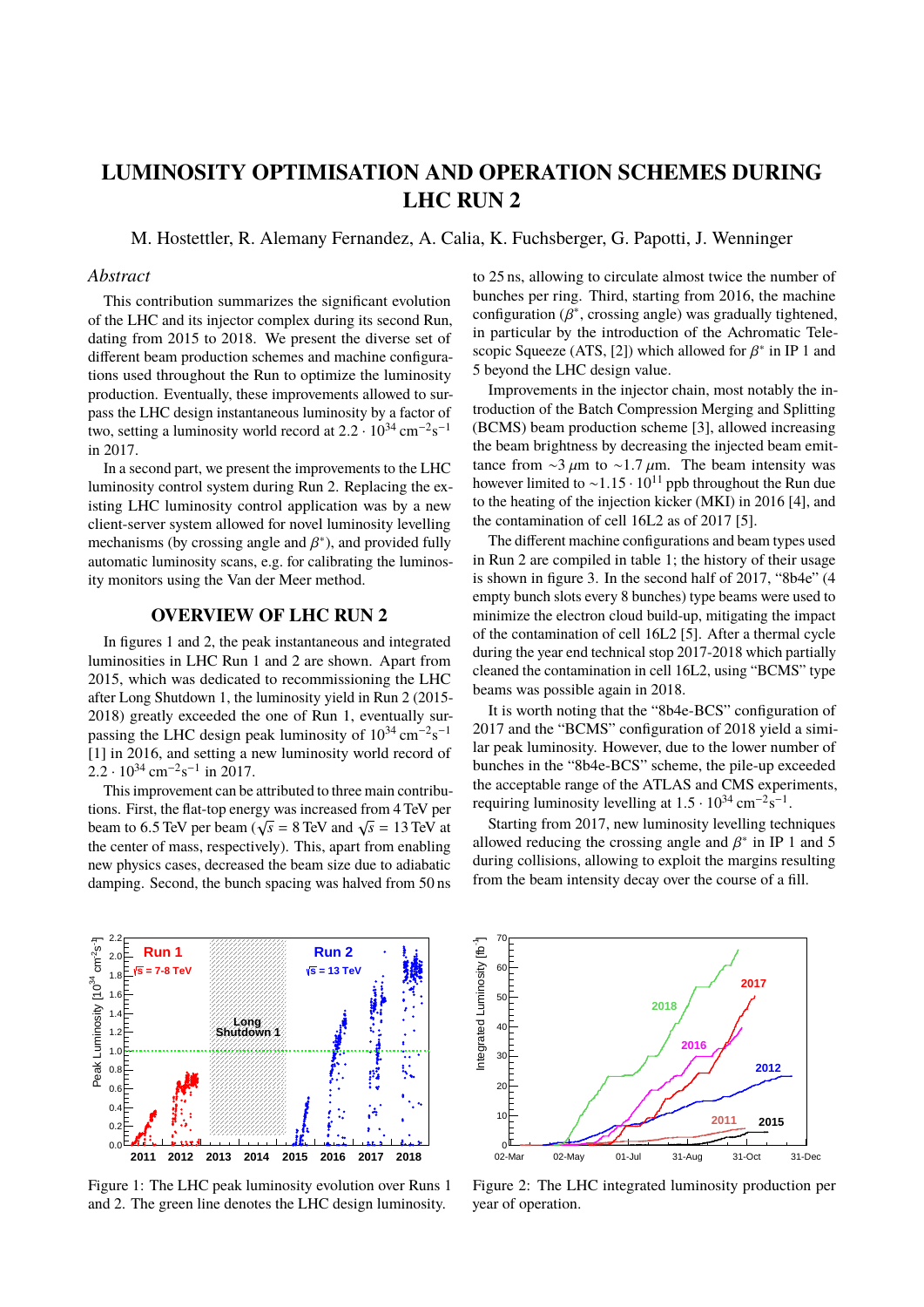

Figure 3: Timeline of LHC Run 2 with the proton beam types and machine configurations (crossing angles and  $\beta^*$  in<br>IP 1 and 5). For 2017 and 2018, when crossing angle and  $\beta^*$  were reduced during collisions, the range IP 1 and 5). For 2017 and 2018, when crossing angle and  $\beta^*$  were reduced during collisions, the range of the respective parameter is given parameter is given.

Table 1: Proton beam types and typical beam parameters used in LHC Run 2 [6, 7].

|                                | nominal 25ns                                                                   | <b>BCMS</b> 25 <sub>ns</sub>                    | nominal 8b4e                      | 8b4e-BCS           |
|--------------------------------|--------------------------------------------------------------------------------|-------------------------------------------------|-----------------------------------|--------------------|
| <b>PS Bunch Splitting</b>      | $6 \rightarrow 18 \rightarrow 72$                                              | $8 \rightarrow 4 \rightarrow 12 \rightarrow 48$ | $7 \rightarrow 14 \rightarrow 56$ | $8 \rightarrow 32$ |
| Max. Bunches in LHC            | 2880                                                                           | 2556                                            | 1916                              | 1868               |
| <b>Injected Emittance</b>      | $\sim$ 3 $\mu$ m                                                               | $\sim$ 1.7 $\mu$ m                              | $\sim$ 1.9 $\mu$ m                | $\sim$ 1.2 $\mu$ m |
| <b>Emittance in Collisions</b> | $\sim$ 3.5 $\mu$ m                                                             | $\sim$ 2 $\mu$ m                                | $\sim$ 2.3 $\mu$ m                | $\sim$ 1.8 $\mu$ m |
| Max. Bunch Intensity           | $\sim$ 1.15 · 10 <sup>11</sup> ppb (limited by external conditions in the LHC) |                                                 |                                   |                    |

### **LUMINOSITY LEVELLING**

### *Separation Levelling*

Levelling by separation uses local 4-corrector closed orbit bumps to introduce a beam separation around the IPs [8]. The separation is introduced perpendicular to the crossing angle. To minimize the displacement of the beams with respect to the physical aperture, the separation is applied to both beams symmetrically with opposite sign. Due to the local and relatively small orbit bumps involved, separation levelling is the simplest approach to control the instantaneous luminosity in all 4 IPs individually.

To level the luminosity by separation, the LHC Luminosity Server implements a feedback loop on the measured luminosity of the experiment concerned [9]. The target luminosity and the control loop parameters (step size, integration time) can either be given by the experiment over the LHC-Experiment Data Interchange Protocol (DIP), or by the LHC operators in the control room.

Levelling by separation has been used since LHC Run 1 for the low-luminosity experiments ALICE (IP 2) and LHCb (IP 8). When the pile-up in IP 1 and 5 exceeded the maximum acceptable values during the second half of 2017 with "8b4e-BCS" type beams, the concept was generalized to allow levelling all LHC IPs. In the following, the instantaneous luminosity in IP 1 and 5 was levelled to  $1.5 \cdot 10^{34} \text{ cm}^{-2} \text{s}^{-1}$ <br>in the first hours of each fill (figure 4) in the first hours of each fill (figure 4).

To study the impact of the levelling on the integrated luminosity in IP 1 and 5, a test fill was done where the beams were left head-on. The luminosity of this test fill is compared to a levelled fill with the same peak luminosity in figure 7.5. As expected, the instantaneous luminosity after the end of the levelling is slightly higher in the levelled fill. In terms of integrated luminosity, ∼4 % are lost to the levelling for fills with a typical length of 12-14h (figure 5).

With the return to "BCMS" type beams in 2018 after the partial cleaning of the contamination in cell 16L2, separation levelling was no longer needed in IP 1 and 5.



Figure 4: Instantaneous luminosity recorded by the ATLAS experiment in fills 6358 (non-levelled) and 6360 (levelled).



Figure 5: Loss in integrated luminosity due to luminosity levelling, derived from fills 6358 and 6360.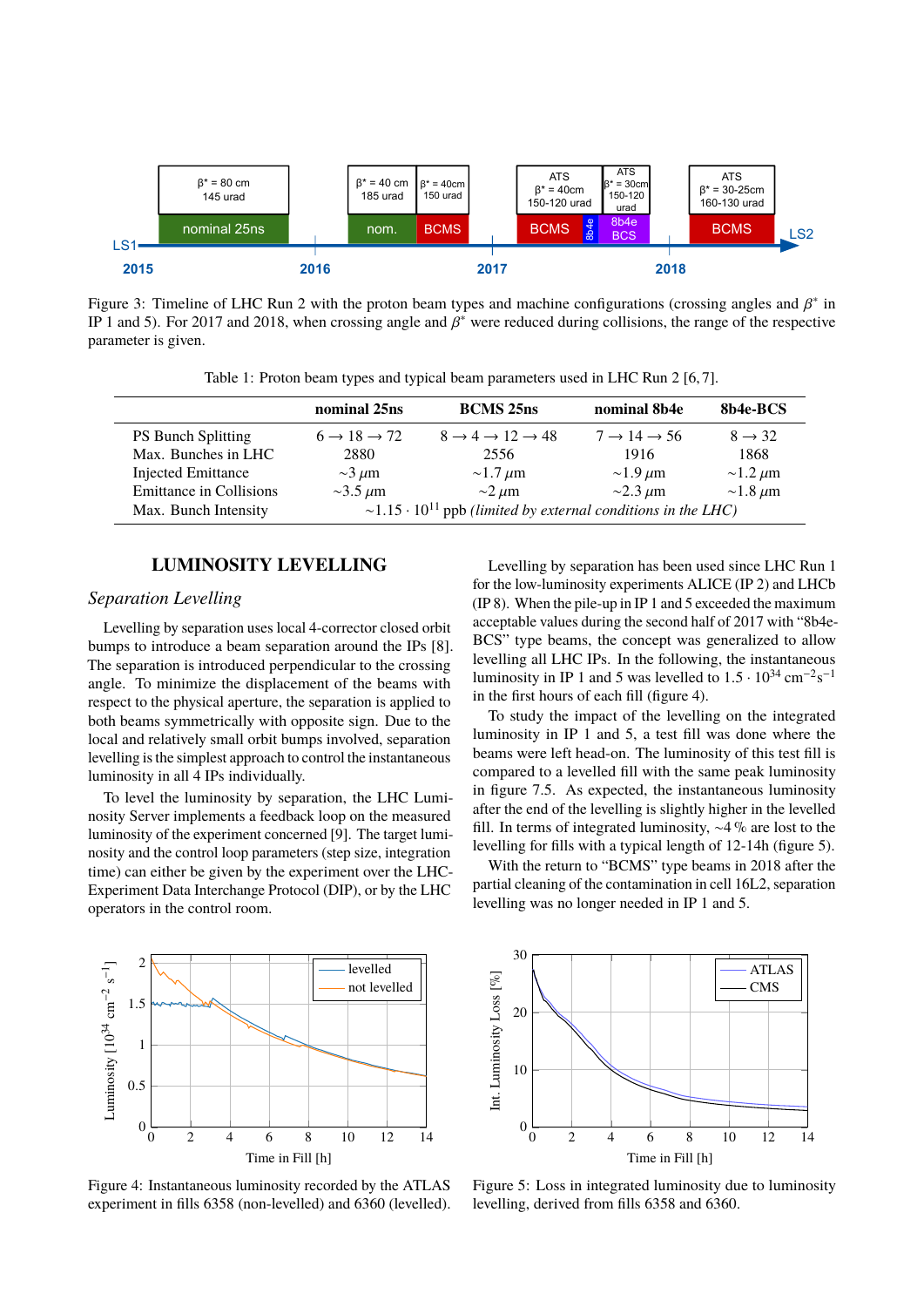### *Crossing Angle "Anti"-Levelling*

Since the two LHC beams share a common vacuum chamber around the IPs and the bunch spacing is shorter than this common chamber, a crossing angle is needed to avoid parasitic collisions. The minimum value of this crossing angle is given by the detrimental effect of the long-range beam-beam encounters in the common regions on the Dynamic Aperture (DA) [10]. Since the crossing angle decreases the luminosity through the geometric factor  $[8]$  and it limits the  $\beta^*$  reach through the physical aperture limit of the focusing triplets through the physical aperture limit of the focusing triplets, the crossing angle should be kept as small as possible.

As the beam-beam long-range effects weaken with the decreasing beam intensity over the course of the fill, the crossing angle can be reduced. This increases the instantaneous luminosity and possibly allows for a later reduction of rather than on experiment's requests, and since it effectively ∗ . Since this type of "levelling" is based on machine limits increases the maximum instantaneous luminosity, it is also referred to as "anti-levelling".

Unlike levelling by separation, changing the crossing angle implies a significant orbit change. Therefore, it cannot be treated as a small perturbation by the orbit feedback system (OFB) and tertiary collimators (TCTs) anymore. Instead, the steering magnets, the reference for the OFB and the positions of TCTs need to move in a synchronized, self-consistent manner. This "orchestration" was first introduced in the LHC control system in 2017.

Over the course of 2017 operation, the half crossing angle at IP 1 and 5 was then reduced in steps of  $10 \mu$ rad from 150  $\mu$ rad to 120  $\mu$ rad over the course of each fill. The steps were done manually, roughly following a DA target of  $5\sigma$ , gaining ∼3% of integrated luminosity [10].

The concept was improved for 2018 operation to allow a quasi-continuous reduction of the half crossing angle in steps of 1  $\mu$ rad from 160  $\mu$ rad to 130  $\mu$ rad, while automatically following a pre-programmed iso-DA reference contour. A screenshot of the control room application at the end of a typical fill is shown in figure 6. This technique mitigated a part of the losses observed during the crossing angle reduction steps in 2017, and increased the integrated luminosity by ∼5%.

# <sup>∗</sup> *Levelling*

β The most advanced technique of controlling the luminosity is through the focusing at the IPs,  $\beta^*$ , effectively changing<br>the beam size. Unlike a separation or the crossing angle, this the beam size. Unlike a separation or the crossing angle, this implies a change of the machine optics which is in general a non-local process, and therefore operationally most challenging. Compared to levelling by separation,  $\beta^*$  levelling<br>has the advantage of providing the full stabilizing effect of has the advantage of providing the full stabilizing effect of the head-on beam-beam tune spread independently of the luminosity. Furthermore, offset collisions which lead to a coherent beam-beam kick and could drive resonances are avoided.

When changing the optics for  $\beta^*$  levelling, closed orbit mns in the affected machine regions (e.g. crossing angles) bumps in the affected machine regions (e.g. crossing angles)



Figure 6: Screenshot of the control room application for quasi-continuous crossing angle anti-levelling. The top panel shows the pre-programmed iso-DA contour which is being followed. The bottom panel shows the half crossing angle in IP 1 and 5.

change their shape. Also, additional orbit perturbations might be introduced due to misalignments. The reference for the OFB must hence be updated to follow the expected change of orbit, and the feedback loop must be operated with more aggressive settings suitable to correct the unwanted perturbations over the course of the change. Also, the TCTs around the IPs may need to follow both the change of orbit (displacing their center), as well as the change of beam size (changing the opening of the jaws), if either of these effects is significant.

After proving the physical feasibility of  $\beta^*$  levelling in achine Development (MD) sessions [11] the necessary Machine Development (MD) sessions [11], the necessary changes to use it in operation were implemented over the course of 2017 in the LHC Luminosity Server. The technique extends the "orchestration" approach used for crossing angle transitions in collisions, adding support to coherently change TCT gaps and the reference for the Power Converter Interlock (PcInterlock) system along with the optics transition and running the OFB in high-gain mode in addition to orchestrating power converters, the OFB reference, and TCT positions. The settings for the optics change source from a reference squeeze beam-process; the new mechanics allow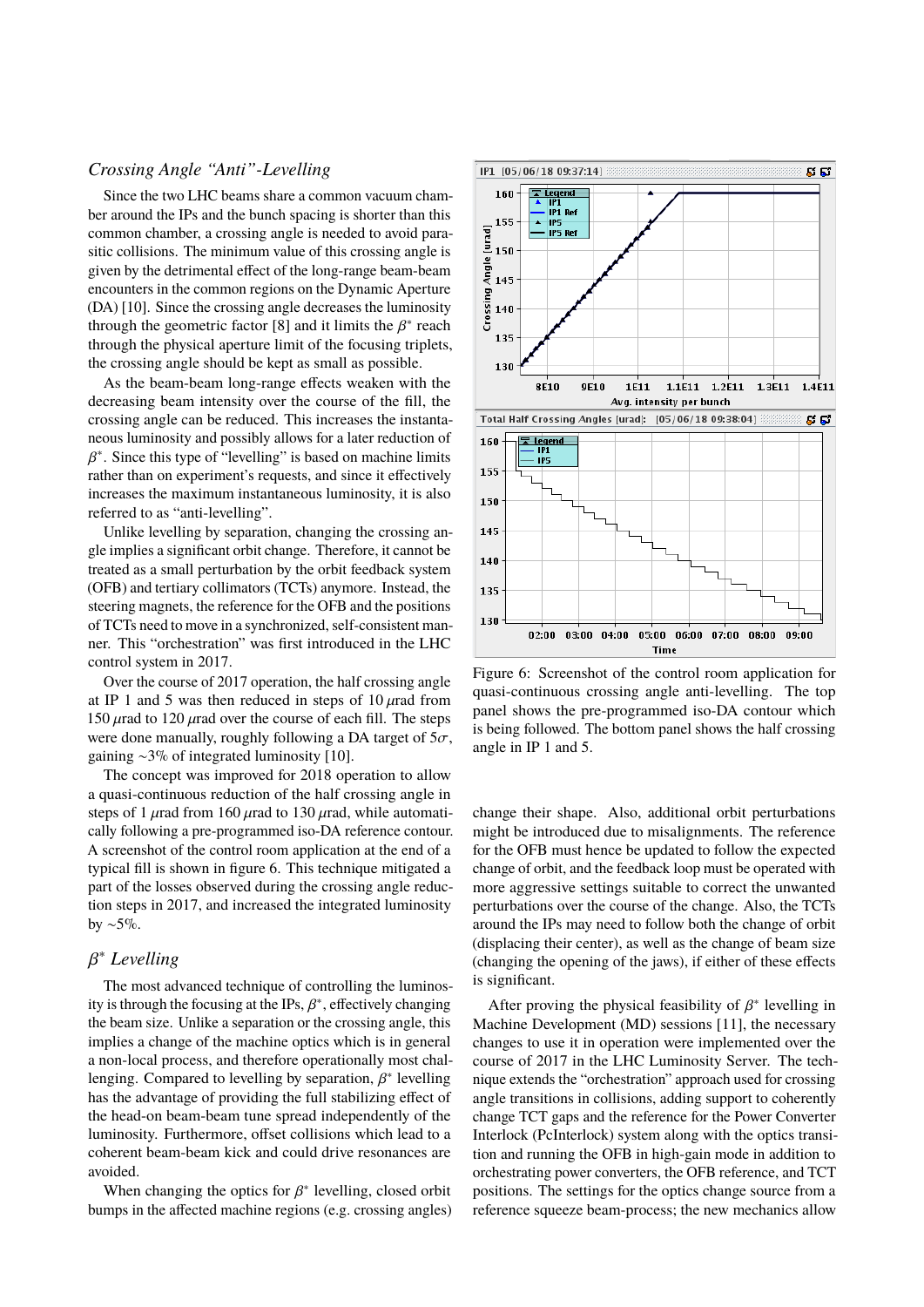

Figure 7: A possible  $\beta^*$  levelling scenario for LHC Run 3.<br>Starting from  $\beta^* = 1$  m in IP 1 and 5, the beams are squeezed. Starting from  $\beta^* = 1$  m in IP 1 and 5, the beams are squeezed<br>to  $\beta^* = 30$  cm while keeping the luminosity within 5 % to  $\beta^* = 30$  cm while keeping the luminosity within 5%<br>around 2,  $10^{34}$  cm<sup>-2</sup>s<sup>-1</sup> (grey band) around  $2 \cdot 10^{34}$  cm<sup>-2</sup>s<sup>-1</sup> (grey band).

driving the LHC to any matched optics point within a given reference, both squeezing and un-squeezing the beams [12].

Using this novel mechanics,  $\beta^*$  levelling was introduced erationally at the LHC in 2018 in "anti-levelling" mode operationally at the LHC in 2018 in "anti-levelling" mode: 8-10h into a fill, after the crossing angle anti-levelling had finished at 130  $\mu$ rad, the  $\beta^*$  was reduced in two steps from<br>30 cm to 27 cm and finally to 25 cm in IP 1 and 5. Each step 30 cm to 27 cm and finally to 25 cm in IP 1 and 5. Each step increased the instantaneous luminosity by ∼7%. The gain in integrated luminosity was at the level of ∼2% in addition to the gain from the crossing angle anti-levelling. More importantly, the long-term feasibility of  $\beta^*$  levelling in day-<br>to-day operation was proven. In further MD sessions, the to-day operation was proven. In further MD sessions, the use of  $\beta^*$  levelling starting from  $\beta^* = 1$  m was demonstrated,<br>effectively replacing the regular LHC squeeze effectively replacing the regular LHC squeeze.

For LHC Run 3, due to the increase of beam brightness following the LHC Injector Upgrade (LIU, [13]), controlling the luminosity in IP 1 and 5 through  $\beta^*$  levelling is considered a baseline scenario [14]. During the levelling process ered a baseline scenario [14]. During the levelling process, the crossing angle should be kept as small as possible to reduce the radiation to the focusing triplets. Assuming an emittance of 2.5  $\mu$ m and a bunch intensity of 1.8 · 10<sup>11</sup> ppb, a  $\beta^*$  levelling sequence in 14 steps between  $\beta^* = 1$  m and  $\beta^* = 30$  cm in IP 1 and 5 could level the luminosity in the desired band around  $2 \cdot 10^{34} \text{ cm}^{-2} \text{s}^{-1} \pm 5 \%$  as shown in  $\beta^* = 30$  cm in IP 1 and 5 could level the luminosity in the figure 7.

### *Combined Levelling Schemes*

To provide maximum flexibility in luminosity levelling, the various levelling techniques can be combined. For example, in 2017 and 2018 operation, crossing angle and  $\beta^*$ <br>anti-levelling were used in IP 1 and 5, while IP 2 and 8 were anti-levelling were used in IP 1 and 5, while IP 2 and 8 were levelled by separation in parallel. For Run 3, it is foreseen to change the crossing angle along with the  $\beta^*$  levelling steps<br>in IP 1 and 5 (while still levelling IP 2 and 8 by separation) in IP 1 and 5 (while still levelling IP 2 and 8 by separation).

It can be considered to combine levelling by  $\beta^*$  and sepa-<br>ion in IP 1 and 5 to allow for different targets for the two ration in IP 1 and 5 to allow for different targets for the two IPs, and to regulate the luminosity within tighter tolerance bands. In such a scenario, the  $\beta^*$  levelling mechanics would

be used to reach a luminosity slightly higher than the request by the experiments; then, a separation (local to each IP) would be introduced to reach the exact target. While physically feasible, such a scheme is not currently foreseen for LHC Run 3, as the  $\pm 5\%$  tolerance band achievable by pure Γ ∗ levelling is considered acceptable by the experiments.

### **LUMINOSITY SCAN IMPROVEMENTS**

#### *Van-der-Meer Scans*

Van-der-Meer (VdM) scans [15] have been used in LHC for absolute calibration of the luminosity measurements of the experiments since Run 1 [16]. At the end of 2015, the scan protocol between the LHC and the experiments was extended to allow scanning arbitrary beam position patterns in a fully automated manner. The sequence of beam displacements during a particular scan is provided by the experiment in question in a text file using a Domain Specific Language (DSL) [17]. While running the scan, the LHC Luminosity Server publishes the scan progress and actual beam separation to the experiments via DIP. This automation significantly simplified the luminosity calibration scan sessions in 2016 and 2017, in particular for the experiment specific length-scale calibration scan sequences (an example is given in figure 8). It saved ∼20% of beam time per calibration session [18] with respect to the manual procedure applied in Run 1, and eliminated the risk of operational mistakes.

For Run 3, the system will be further improved to manage the scan sequence files under Git version control in CERN GitLab [19]. Furthermore, a web application has been developed to allow the VdM scan coordinators of the experiments to view, edit and upload the scan sequence files [20].



Figure 8: A typical VdM Length Scale Calibration scan sequence for the CMS experiment (IP5).

#### *Emittance Scans*

A new type of fast luminosity separation scans, called Emittance Scans, was introduced in LHC Run 2 [21]. The scans were performed systematically at the start and at the end of almost every proton physics fill in IP 5, and, at a lower frequency, in IP 1. Unlike full Van-der-Meer calibration scans, which typically take ∼45 minutes per scan pair for the two transverse planes, a pair emittance scans can be carried out in ∼5 minutes. This is achieved by reducing the number of scan points (typically 7 or 9 per plane) and the integration time per point. While not providing a precision measurement like VdM calibration scans, emittance scans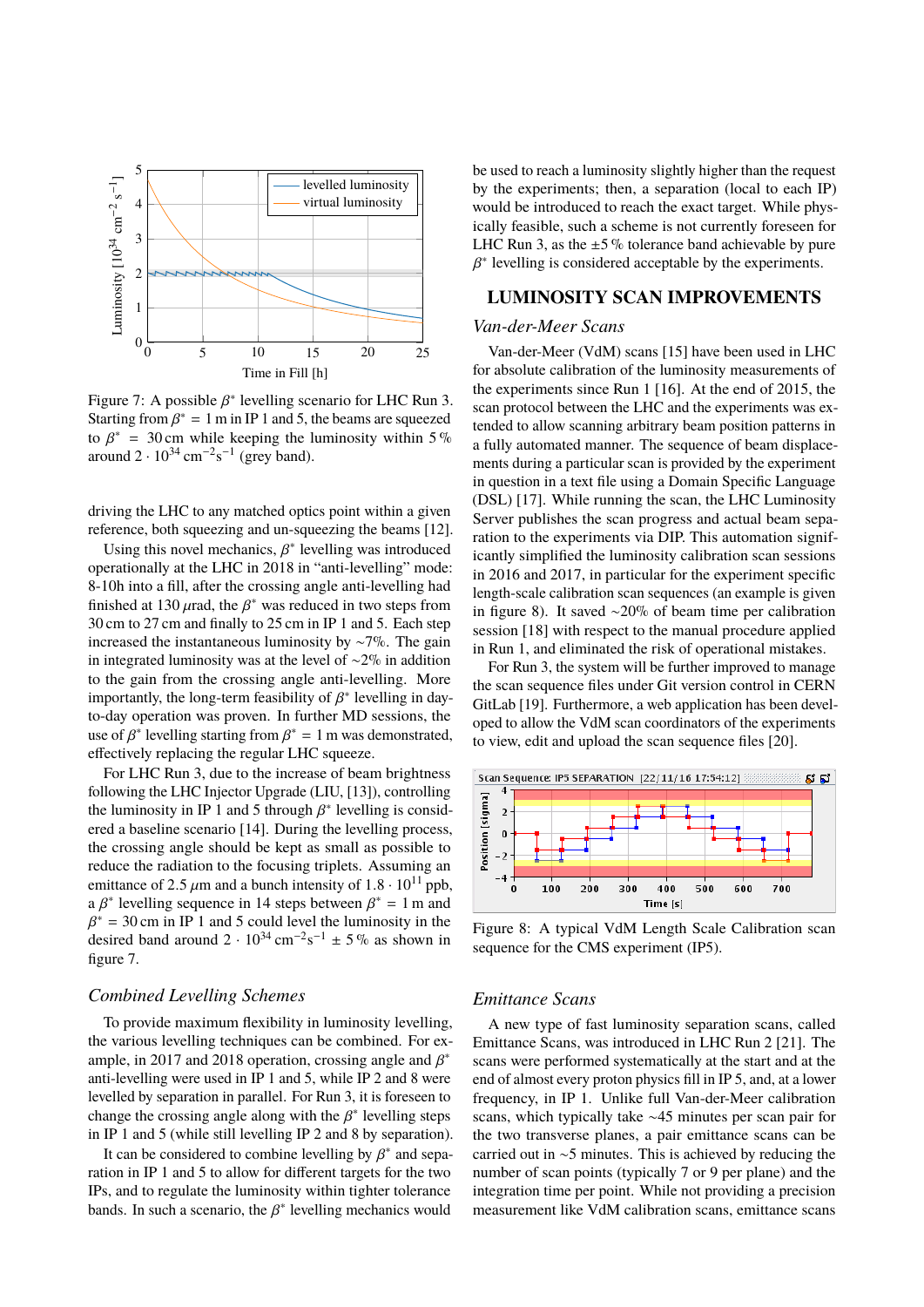provide a handle both on transverse emittance and the closed orbit separations at the interaction points at a bunch-bybunch level. The scans were run in an automated manner (upon start by the operators) by the Luminosity Server.

The emittance measurements derived from these scans were used as a fully independent benchmark of the measurements obtained from beam instrumentation, most notably, the LHC Beam Synchrotron Radiation Telescope (BSRT, [22]). In multiple occasions throughout the Run, this allowed to spot the deterioration of the BSRT measurements and clearly attribute it to an instrumental cause, e.g. due to damage to the BSRT intensifier [23].

The measured beam-beam closed orbit separations allowed a direct, quantitative observation of long-range beambeam PACMAN effects [24]. They were compared to, and agreed to agree well with, numerical simulations from an improved version of the TRAIN code [21, 25].

Also, these scans were used by the experiments to derive a calibration estimate for their luminosity monitors in each fill. This allowed to track the long-term stability of the individual sub-detectors [26,27]. This approach will be further pursued in Run 3.

### **CONCLUSIONS**

Over the course of LHC Run 2, the machine configurations and beam parameters were gradually pushed to best exploit the luminosity production potential. A new beam production scheme, BCMS, was introduced in the injector complex to provide beams of higher brightness to the LHC. This allowed to reach peak instantaneous luminosities of more than  $2 \cdot 10^{34} \text{ cm}^{-2} \text{s}^{-1}$  in 2017 and 2018 operation. The contamination of cell 16L2 in 2017 made it necessary to temporarily use different, electron cloud suppressing "8b4e" beam types (along with other complementary measures) for mitigation.

The LHC luminosity control application was replaced by a new client-server based system. This new system allowed to introduce novel luminosity levelling methods by smoothly changing the crossing angle and  $\beta^*$  in collisions. In Run<br>2 these functionalities were used to improve the integrated 2, these functionalities were used to improve the integrated luminosity yield by reducing the crossing angle and  $\beta^*$  in IP 1<br>and 5 as the intensity decayed over the course of a fill gaining and 5 as the intensity decayed over the course of a fill, gaining ∼5 % in integrated luminosity. For Run 3, controlling the luminosity in IP 1 and 5 through  $\beta^*$  levelling is considered<br>a baseline scenario a baseline scenario.

Furthermore, with the new luminosity control system a new protocol for performing luminosity calibration scans was introduced. This allows the LHC experiments to program arbitrary scanning patterns in a Domain Specific Language, which can be played by the LHC luminosity control system in a fully automated manner. During these scans, the LHC control system communicates to the experiments the actual beam separations and the status of the scan. With respect to the manual execution of scan sequences by the operators, this new system significantly improved the efficiency of the luminosity calibration sessions.

#### **ACKNOWLEDGEMENTS**

The authors would like to thank the experimental collaborations and the LHC Programme Coordinators for their continuous support and feedback. Also, we would like to thank the Accelerator Beam Physics group for a fruitful collaboration and discussions regarding the analysis of operational data.

#### **REFERENCES**

- [1] O. Bruning *et al.* (editors), "LHC Design Report Vol 1: The Main LHC Ring", CERN, Geneva, Switzerland, 2004.
- [2] S. Fartoukh, "Achromatic telescopic squeezing scheme and application to the LHC and its luminosity upgrade", Phys. Rev. Accel. Beams 16, 111002.
- [3] H. Damerau *et al.*, "RF Manipulations for Higher Brightness LHC-Type Beams", Proc. IPAC 2013, CERN-ACC-2013- 0210.
- [4] M. J. Barnes *et al.*, "MKI Performance During 2016 and Plansfor EYETS", Proc. Evian OP Workshop 2016.
- [5] L. Mether *et al.*, "16L2: Operation, observations and physics aspects", Proc. Evian OP Workshop 2017.
- [6] A. Lasheen, "Overview of the beams from the injectors", Proc. Evian OP Workshop 2017.
- [7] M. Hostettler *et al.*, "Emittance Evolution in the LHC: From Injection to Collisions", Proc. Evian OP Workshop 2017.
- [8] W. Herr, "Particle Colliders and Concept of Luminosity", at CERN Accelerator School, Granada, Spain, 2012.
- [9] M. Hostettler et al., "Online Luminosity Control and Steering at the LHC", Proc. ICALEPCS 2017.
- [10] N. Karastathis *et al.*, "Crossing Angle Anti-Leveling at the LHC in 2017", Proc. IPAC 2018, ref. MOPMF040.
- [11] A. Gorzawski et al., "Collide and Squeeze MD", CERN-ACC-NOTE-2015-0043.
- [12] M. Hostettler *et al.*, " $\beta^*$  levelling using the LHC Lumi Server (MD 2427)" CERN-ACC-NOTE-2018-0001 (MD 2427)", CERN-ACC-NOTE-2018-0001.
- [13] J. Coupard *et al.*, "LHC Injectors Upgrade (LIU) Project at CERN", Proc. IPAC 2016, ref. MOPOY059.
- [14] N. Karastathis *et al.*, "Recap of Preliminary Run-III Operational Scenarios", Talk at the LPC Meeting of 25 March 2019.
- [15] S. Van Der Meer, "Calibration of the effective beam height in the ISR", ISR-PO/68-31, KEK68-64.
- [16] S. White, "Determination of the Absolute Luminosity at the LHC", PhD thesis, University of Paris, 2010.
- [17] R. Alemany-Fernandez et al., "Automatic scan application around the LHC interaction points", EDMS specification, https://edms.cern.ch/document/1367878/7
- [18] R. Alemany-Fernandez et al., "Report about new lumi calibration program", Talk at the LPC Meeting of 23 October 2015.
- [19] LHC VdM GitLab repository, https://gitlab.cern.ch/ lhc-vdm
- [20] F. K. Marqversen and T. K. Hickman, "A VdM Sequence File Web Application", CERN-ACC-NOTE-2019-0038.